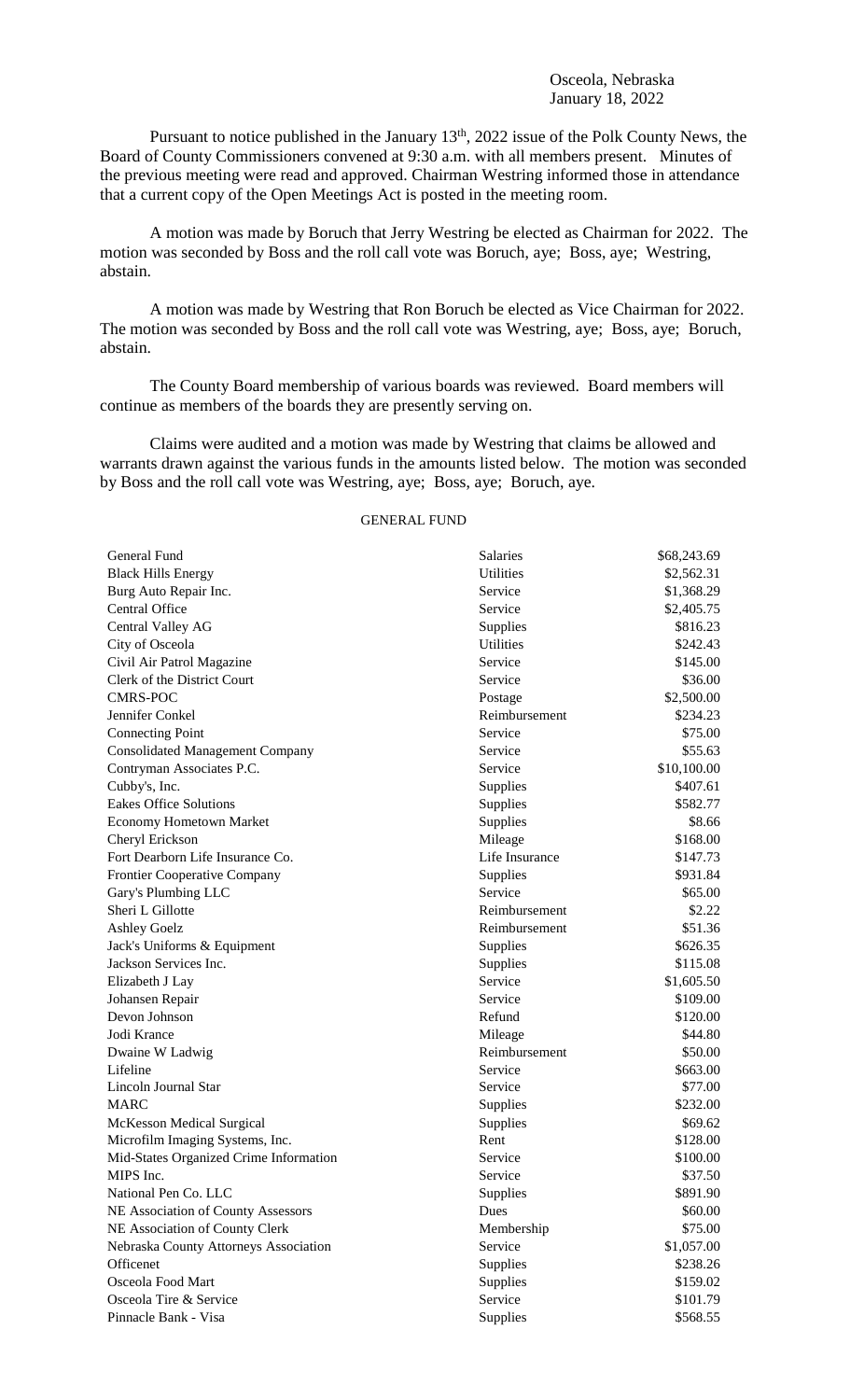| Pinnacle Bank - Visa                     | <b>Supplies</b>  | \$19.62    |
|------------------------------------------|------------------|------------|
| Pinnacle Bank - Visa                     | <b>Supplies</b>  | \$149.99   |
| Pinnacle Bank - Visa                     | Service/Meal     | \$23.71    |
| Pinnacle Bank - Visa                     | Service          | \$5.50     |
| Platte Valley Communications, Inc.       | Service          | \$269.50   |
| Polk Co. Clerk Retirement Deposit        | Retirement       | \$4,607.54 |
| Polk County Health Ins. Deductible       | Deductible       | \$3,097.34 |
| Polk County Court                        | Service          | \$98.00    |
| <b>Polk County Extension Tax Account</b> | Service/Supplies | \$130.89   |
| Polk County Sheriff                      | Fees             | \$251.62   |
| <b>Polk County Tax Deposit Account</b>   | Social Security  | \$5,065.86 |
| Shelby Lumber Co. Inc.                   | Service          | \$50.00    |
| Tonniges Chevrolet Inc.                  | Service          | \$296.83   |
| Triple S Service                         | Service          | \$150.00   |
| Trouba Law Offices, LLC                  | Service          | \$921.50   |
| University of Nebraska Lincoln           | Equipment        | \$1,007.82 |
| VVS, Inc. Canteen                        | <b>Supplies</b>  | \$29.95    |
| <b>VYVE Broadband</b>                    | Service          | \$1,329.22 |
| <b>VYVE Technology Solutions</b>         | Service          | \$239.32   |
| Windstream Nebraska Inc.                 | Service          | \$280.77   |
|                                          |                  |            |

## ROAD FUND

| Road Fund                         | <b>Salaries</b>               | \$30,462.61 |
|-----------------------------------|-------------------------------|-------------|
| Bill's Tire Outlet, Inc.          | Supplies                      | \$30.00     |
| <b>Black Hills Energy</b>         | Fuel                          | \$380.41    |
| Travis Boden                      | Reimbursement                 | \$14.50     |
| Burg Auto Repair Inc.             | Supplies                      | \$120.22    |
| Central Valley AG                 | Supplies                      | \$487.88    |
| City of Osceola                   | Service                       | \$80.33     |
| City of Stromsburg                | Service                       | \$230.49    |
| Ericson Cash Hardware             | Supplies                      | \$106.54    |
| Fort Dearborn Life Insurance Co.  | Life Insurance                | \$86.71     |
| Frontier Cooperative Company      | Supplies                      | \$1,438.94  |
| Gary's Plumbing LLC               | Supplies                      | \$78.66     |
| JEO Consulting Group Inc.         | Equipment                     | \$2,095.00  |
| Midland Telecom Inc.              | Service                       | \$84.00     |
| Midwest Service & Sales Co.       | Supplies                      | \$7,295.70  |
| Osceola Tire & Service            | Supplies                      | \$639.44    |
| Polk Co. Clerk Retirement Deposit | Retirement                    | \$1,981.99  |
| Polk County Health Ins.           | Deductible                    | \$2,000.00  |
| Polk County Tax Deposit Account   | Social Security               | \$2,284.92  |
| Polk Light & Water                | Service                       | \$86.43     |
| Pomp's Tire Service, Inc.         | Supplies                      | \$13,007.52 |
| <b>Rally Auto Parts</b>           | Supplies/Service              | \$755.28    |
| Sapp Bros. Inc.-Clarks            | Supplies                      | \$11,092.01 |
| Shelby Lumber Co. Inc.            | Supplies/Service              | \$152.75    |
| Shelby Welding & Repair           | Service                       | \$658.26    |
| Village of Shelby                 | Service                       | \$91.63     |
| <b>VYVE Broadband</b>             | Service                       | \$73.27     |
|                                   | SENIOR CITIZEN SERVICE CENTER |             |
| <b>VYVE Broadband</b>             | Service                       | 306.60      |
|                                   | <b>INHERITANCE TAX FUND</b>   |             |
| DAS State Acctg-Central Finance   | Service                       | \$488.32    |
|                                   |                               |             |

|                                             | 911 EMERGENCY MANAGEMENT FUND |          |
|---------------------------------------------|-------------------------------|----------|
| Midwest Service & Sales co.                 | Service                       | \$634.50 |
|                                             | WEED FUND                     |          |
| <b>Black Hills Energy</b>                   | Service                       | \$58.91  |
| James Carlson                               | Reimburse                     | \$160.00 |
| City of Osceola                             | Utilities                     | \$79.80  |
| <b>Constellation Newenergy Gas Division</b> | Service                       | \$32.16  |
| Frontier Cooperative Company                | Supplies                      | \$207.62 |
| NE Weed Control Assoc. Region               | Membership                    | \$15.00  |
| Platte Valley Weed Management Area          | Membership                    | \$250.00 |
|                                             |                               |          |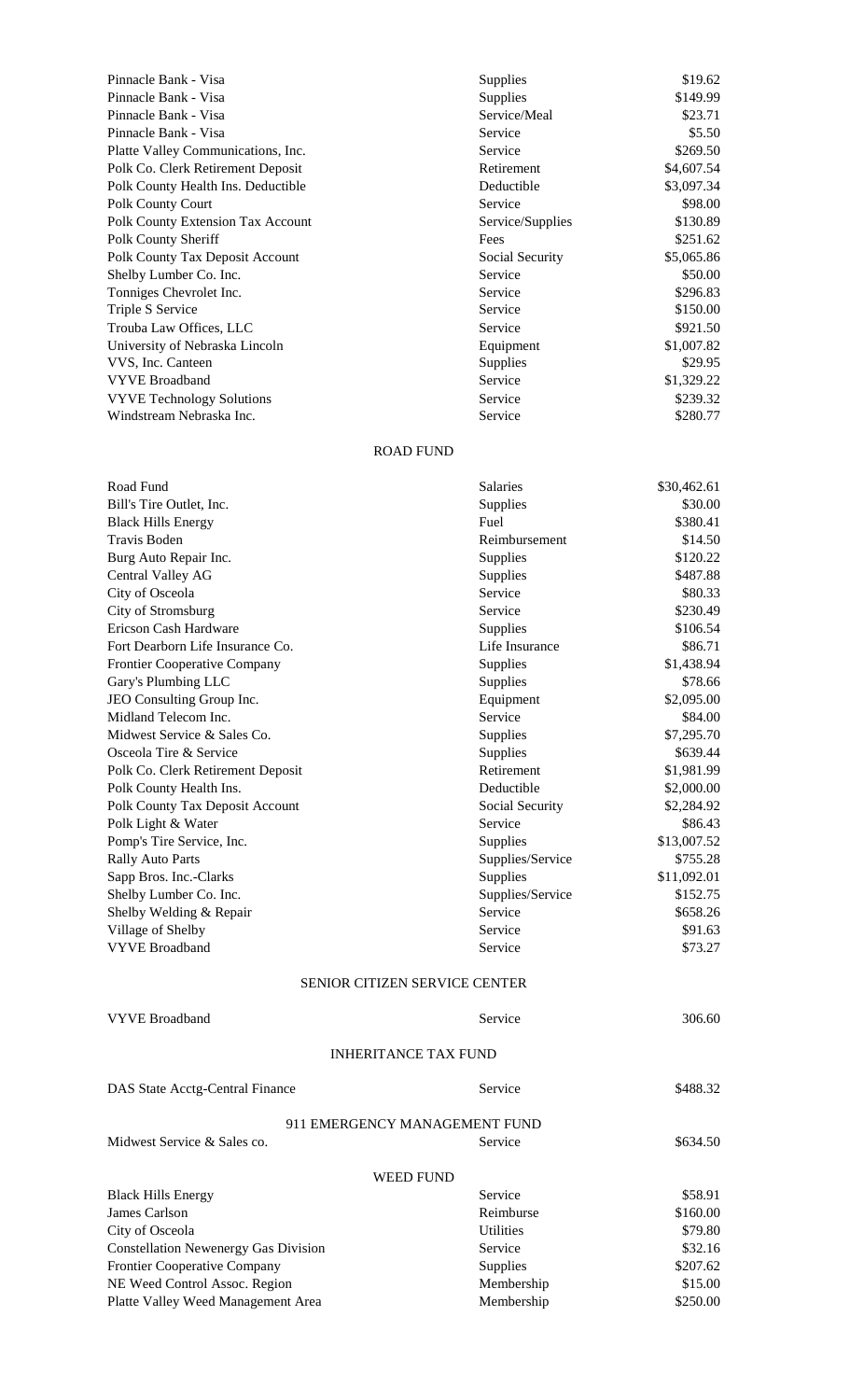The Board approved the collateral pledged by Polk County banks and held in custody by the County Treasurer.

The following fees for the month of December were earned by the various offices and submitted to the County Treasurer. County Treasurer receipts show fees earned were credited to the appropriate county funds.

| Jodie L. Roberts, Clerk of Dist. Court | \$370.50   |
|----------------------------------------|------------|
| Dwaine W. Ladwig, Sheriff              | \$1,205.50 |

The County Jail Report for the month of December was reviewed by the Board and approved.

A motion was made by Westring to reappoint Daniel J. Theis (License Number S-1365, Class A) as Highway Superintendent for calendar year 2022. The motion was seconded by Boruch and the roll call vote was Westring, aye; Boruch, aye; Boss, aye.

A motion was made by Boruch to reappoint James L. Carlson as Weed Superintendent for calendar year 2022. The motion was seconded by Boss and the roll call vote was Boruch, aye; Boss, aye; Westring, aye.

A motion was made by Boruch to reappoint Jerry Westring as Zoning Administrator for calendar year 2022. The motion was seconded by Boss and the roll call vote was Boruch, aye; Boss, aye; Westring, abstain.

A motion was made by Westring to appoint Debra S. Girard to prepare the 2022-2023 county budget. The motion was seconded by Boruch and the roll call vote was Westring, aye; Boruch, aye; Boss, aye.

The Board designated the Polk County website (polkcounty.nebraska.gov) as an additional method of providing notice of the County's meetings.

After some discussion regarding holidays observed by the County, a motion was made by Boss to recognize all federal holidays as county holidays, with the exception of Juneteenth. The motion was seconded by Boruch and the roll call vote was Boss, aye; Boruch, aye; Westring, aye. The current holidays observed by Polk County throughout the year will not change but should the President proclaim a special holiday, such as for the death of a former President, the special holiday would also be observed by Polk County without any further action of the Board.

The Board signed the annual signature report for the Secretary of State's office.

The audit report for fiscal year 2020-2021 has been received from Contryman Associates and is available to the public.

Assessor Krance met with the Board to discuss contracting with an appraisal firm for the rural reappraisal and to also help with maintaining the assessment programs used to update property values. The Board gave their verbal approval for Assessor Krance to request contracts from a firm interested in the projects. At 9:55 a.m., a motion was made by Boss to go into executive session to discuss personnel. The motion was seconded by Boruch and the roll call vote was Boss, aye; Boruch, aye; Westring, aye. Also present were the County Assessor and the County Clerk. At 10:10 a.m., a motion was made by Boruch to come out of executive session. The motion was seconded by Boss and the roll call vote was Boruch, aye; Boss, aye; Westring, aye. Chairman Westring stated for the record that no formal action was taken and that only personnel issues were discussed.

At 10:10 a.m., a motion was made by Boruch to go into executive session to discuss an application for general assistance. The motion was seconded by Boss and the roll call vote was Boruch, aye; Boss, aye; Westring, aye. Also present were the applicant and the County Clerk. At 10:20 a.m., a motion was made by Boss to come out of executive session. The motion was seconded by Boruch and the roll call vote was Boss, aye; Boruch, aye; Westring, aye. Chairman Westring stated for the record that no formal action was taken and that only general assistance matters were discussed. A motion was made by Boruch to approve one month's rental assistance for the applicant. The motion was seconded by Boss and the roll call vote was Boruch, aye; Boss, aye; Westring, aye.